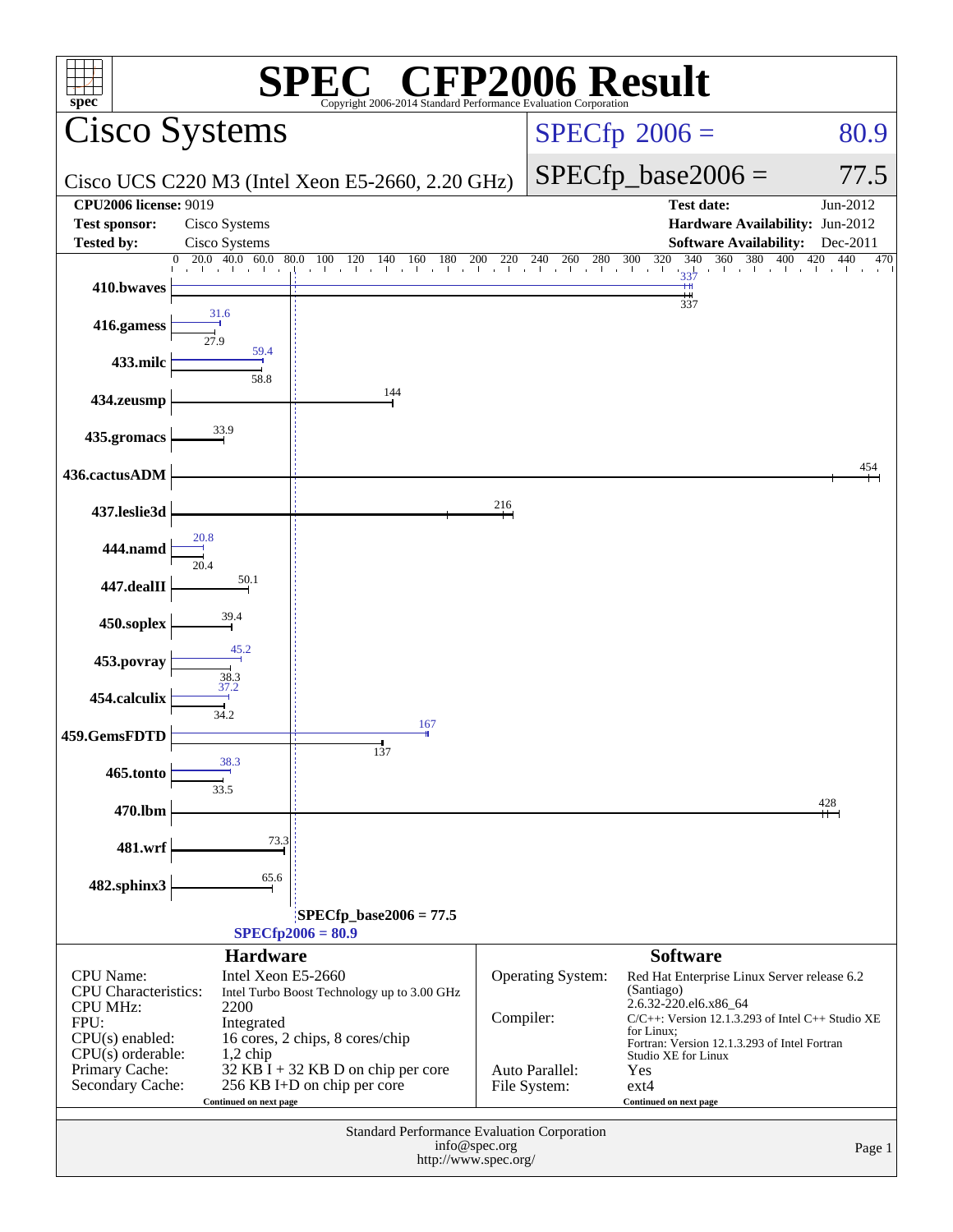

Cisco Systems

## $SPECTp2006 = 80.9$

Cisco UCS C220 M3 (Intel Xeon E5-2660, 2.20 GHz)

 $SPECfp\_base2006 = 77.5$ 

| <b>CPU2006 license: 9019</b>                                               |                                                                                                                                       |                                                                                    | <b>Test date:</b>                                          | $Jun-2012$ |
|----------------------------------------------------------------------------|---------------------------------------------------------------------------------------------------------------------------------------|------------------------------------------------------------------------------------|------------------------------------------------------------|------------|
| <b>Test sponsor:</b>                                                       | Cisco Systems                                                                                                                         |                                                                                    | <b>Hardware Availability: Jun-2012</b>                     |            |
| <b>Tested by:</b>                                                          | Cisco Systems                                                                                                                         |                                                                                    | <b>Software Availability:</b>                              | $Dec-2011$ |
| L3 Cache:<br>Other Cache:<br>Memory:<br>Disk Subsystem:<br>Other Hardware: | $20 \text{ MB I+D}$ on chip per chip<br><b>None</b><br>128 GB (16 x 8 GB 2Rx4 PC3-12800R-11, ECC)<br>1 X 300 GB 10000 RPM SAS<br>None | <b>System State:</b><br><b>Base Pointers:</b><br>Peak Pointers:<br>Other Software: | Run level 3 (multi-user)<br>64-bit<br>$32/64$ -bit<br>None |            |

| <b>Results Table</b> |                                                                                                          |       |                |             |                |       |                |              |                |              |                |              |
|----------------------|----------------------------------------------------------------------------------------------------------|-------|----------------|-------------|----------------|-------|----------------|--------------|----------------|--------------|----------------|--------------|
|                      | <b>Base</b>                                                                                              |       |                | <b>Peak</b> |                |       |                |              |                |              |                |              |
| <b>Benchmark</b>     | <b>Seconds</b>                                                                                           | Ratio | <b>Seconds</b> | Ratio       | <b>Seconds</b> | Ratio | <b>Seconds</b> | <b>Ratio</b> | <b>Seconds</b> | <b>Ratio</b> | <b>Seconds</b> | <b>Ratio</b> |
| 410.bwayes           | 40.1                                                                                                     | 339   | 40.6           | 334         | 40.3           | 337   | 40.7           | 334          | 40.3           | 337          | 40.1           | 339          |
| 416.gamess           | 702                                                                                                      | 27.9  | 699            | 28.0        | 701            | 27.9  | 618            | 31.7         | 621            | 31.5         | 620            | 31.6         |
| $433$ .milc          | 156                                                                                                      | 58.7  | 156            | 58.8        | 156            | 58.8  | 155            | 59.3         | 154            | 59.4         | 155            | <u>59.4</u>  |
| 434.zeusmp           | 63.2                                                                                                     | 144   | 63.2           | 144         | 63.4           | 144   | 63.2           | 144          | 63.2           | 144          | 63.4           | 144          |
| 435 gromacs          | 211                                                                                                      | 33.9  | 211            | 33.9        | 211            | 33.9  | 211            | 33.9         | 211            | 33.9         | 211            | 33.9         |
| 436.cactusADM        | 26.3                                                                                                     | 454   | 27.8           | 431         | 25.9           | 461   | 26.3           | 454          | 27.8           | 431          | 25.9           | 461          |
| 437.leslie3d         | 42.3                                                                                                     | 222   | 52.4           | 180         | 43.5           | 216   | 42.3           | 222          | 52.4           | 180          | 43.5           | 216          |
| 444.namd             | 392                                                                                                      | 20.4  | 392            | 20.5        | 392            | 20.4  | 386            | 20.8         | 385            | 20.8         | 385            | 20.8         |
| 447.dealII           | 228                                                                                                      | 50.2  | 228            | 50.1        | 228            | 50.1  | 228            | 50.2         | 228            | 50.1         | 228            | 50.1         |
| 450.soplex           | 212                                                                                                      | 39.4  | 214            | 39.0        | 212            | 39.4  | 212            | 39.4         | 214            | 39.0         | 212            | 39.4         |
| 453.povray           | 139                                                                                                      | 38.2  | 139            | 38.3        | 139            | 38.4  | 118            | 45.2         | 118            | 45.0         | 117            | 45.3         |
| 454.calculix         | 241                                                                                                      | 34.2  | 241            | 34.2        | 241            | 34.3  | 222            | 37.2         | 221            | 37.4         | 222            | 37.2         |
| 459.GemsFDTD         | 76.9                                                                                                     | 138   | 77.3           | 137         | 77.5           | 137   | 63.5           | 167          | 64.0           | 166          | 63.6           | 167          |
| 465.tonto            | 294                                                                                                      | 33.5  | 294            | 33.4        | 293            | 33.5  | 258            | 38.2         | 257            | 38.3         | 257            | <u>38.3</u>  |
| 470.1bm              | <u>32.1</u>                                                                                              | 428   | 32.4           | 424         | 31.6           | 435   | <u>32.1</u>    | 428          | 32.4           | 424          | 31.6           | 435          |
| 481.wrf              | 152                                                                                                      | 73.4  | 152            | 73.3        | 153            | 73.0  | 152            | 73.4         | 152            | 73.3         | 153            | 73.0         |
| $482$ .sphinx $3$    | 297                                                                                                      | 65.6  | 298            | 65.4        | 297            | 65.6  | 297            | 65.6         | 298            | 65.4         | 297            | 65.6         |
|                      | Results appear in the order in which they were run. Bold underlined text indicates a median measurement. |       |                |             |                |       |                |              |                |              |                |              |

### **[Operating System Notes](http://www.spec.org/auto/cpu2006/Docs/result-fields.html#OperatingSystemNotes)**

Stack size set to unlimited using "ulimit -s unlimited"

### **[Platform Notes](http://www.spec.org/auto/cpu2006/Docs/result-fields.html#PlatformNotes)**

BIOS Configuration: Processor Power State C6 set to Disabled Processor Power State C1 Enhanced set to Disabled Power Technology set to Custom Energy Performance set to Performance DRAM Clock Throttling set to Performance Sysinfo program /opt/cpu2006-1.2/config/sysinfo.rev6800 \$Rev: 6800 \$ \$Date:: 2011-10-11 #\$ 6f2ebdff5032aaa42e583f96b07f99d3 running on localhost.localdomain Tue Jun 12 17:29:29 2012

Continued on next page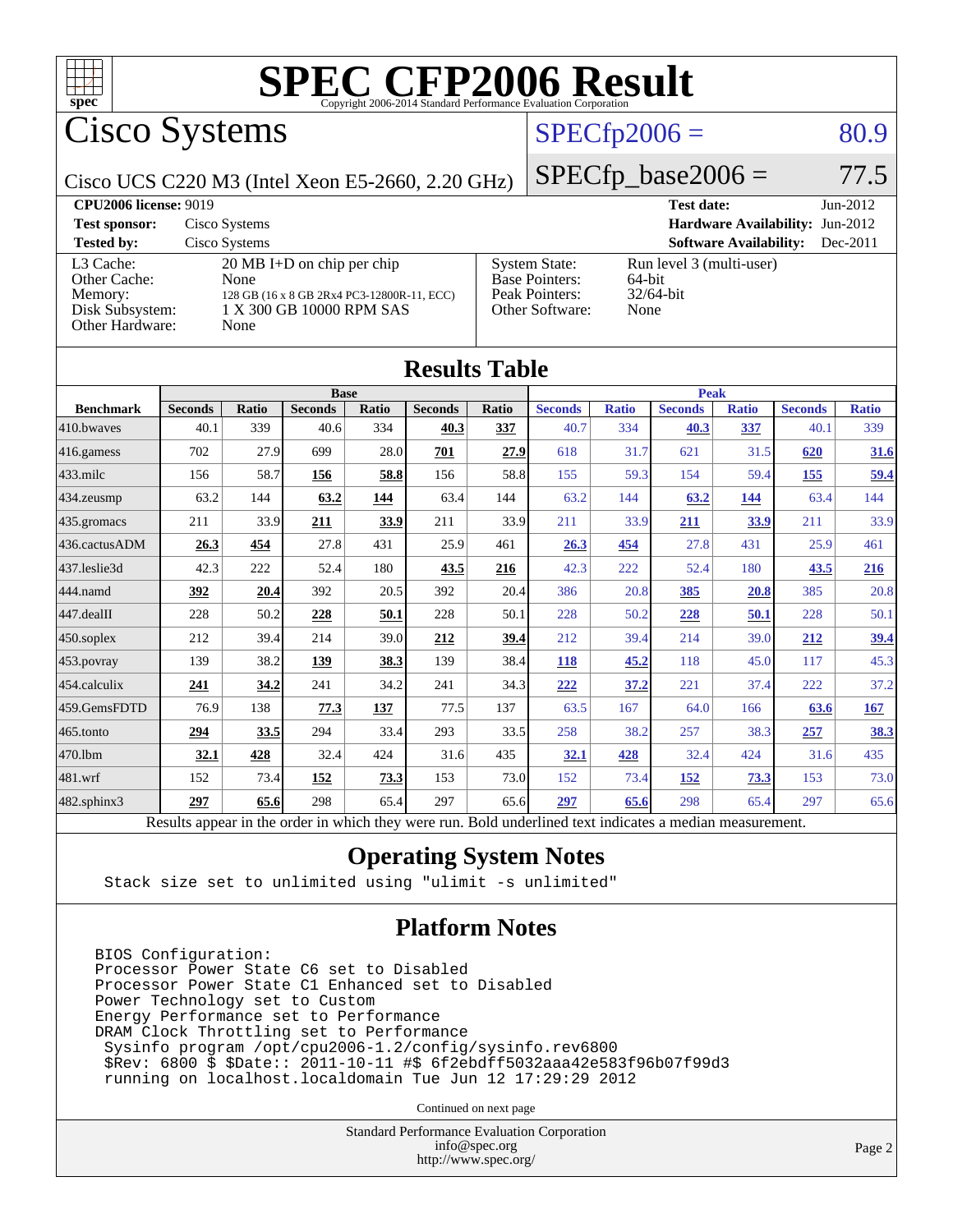

Cisco Systems

 $SPECfp2006 = 80.9$  $SPECfp2006 = 80.9$ 

Cisco UCS C220 M3 (Intel Xeon E5-2660, 2.20 GHz)

 $SPECfp\_base2006 = 77.5$ 

**[CPU2006 license:](http://www.spec.org/auto/cpu2006/Docs/result-fields.html#CPU2006license)** 9019 **[Test date:](http://www.spec.org/auto/cpu2006/Docs/result-fields.html#Testdate)** Jun-2012 **[Test sponsor:](http://www.spec.org/auto/cpu2006/Docs/result-fields.html#Testsponsor)** Cisco Systems **[Hardware Availability:](http://www.spec.org/auto/cpu2006/Docs/result-fields.html#HardwareAvailability)** Jun-2012 **[Tested by:](http://www.spec.org/auto/cpu2006/Docs/result-fields.html#Testedby)** Cisco Systems **[Software Availability:](http://www.spec.org/auto/cpu2006/Docs/result-fields.html#SoftwareAvailability)** Dec-2011

### **[Platform Notes \(Continued\)](http://www.spec.org/auto/cpu2006/Docs/result-fields.html#PlatformNotes)**

| This section contains SUT (System Under Test) info as seen by<br>some common utilities. To remove or add to this section, see:<br>http://www.spec.org/cpu2006/Docs/config.html#sysinfo                                                                         |        |
|----------------------------------------------------------------------------------------------------------------------------------------------------------------------------------------------------------------------------------------------------------------|--------|
| From /proc/cpuinfo<br>model name : Intel(R) Xeon(R) CPU E5-2660 0 @ 2.20GHz<br>2 "physical id"s (chips)<br>16 "processors"                                                                                                                                     |        |
| cores, siblings (Caution: counting these is hw and system dependent.<br>The<br>following excerpts from /proc/cpuinfo might not be reliable. Use with<br>caution.)<br>cpu cores $: 8$<br>siblings : 8                                                           |        |
| physical 0: cores 0 1 2 3 4 5 6 7<br>physical 1: cores 0 1 2 3 4 5 6 7<br>cache size : 20480 KB                                                                                                                                                                |        |
| From /proc/meminfo<br>MemTotal:<br>132102552 kB<br>HugePages_Total:<br>0<br>Hugepagesize: 2048 kB                                                                                                                                                              |        |
| /usr/bin/lsb_release -d<br>Red Hat Enterprise Linux Server release 6.2 (Santiago)                                                                                                                                                                              |        |
| From /etc/*release* /etc/*version*<br>redhat-release: Red Hat Enterprise Linux Server release 6.2 (Santiago)<br>system-release: Red Hat Enterprise Linux Server release 6.2 (Santiago)<br>system-release-cpe: cpe:/o:redhat:enterprise_linux:6server:ga:server |        |
| uname $-a$ :<br>Linux localhost.localdomain 2.6.32-220.el6.x86_64 #1 SMP Wed Nov 9 08:03:13<br>EST 2011 x86_64 x86_64 x86_64 GNU/Linux                                                                                                                         |        |
| run-level 3 Jun 12 17:26                                                                                                                                                                                                                                       |        |
| SPEC is set to: /opt/cpu2006-1.2<br>Filesystem Type<br>Size Used Avail Use% Mounted on<br>/dev/sda1 ext4<br>275G 9.9G 251G<br>$4\%$ /                                                                                                                          |        |
| Additional information from dmidecode:<br>Memory:<br>16x 0xCE00 M393B1K70DH0-YK0 8 GB 1600 MHz 1 rank                                                                                                                                                          |        |
| (End of data from sysinfo program)                                                                                                                                                                                                                             |        |
| <b>General Notes</b>                                                                                                                                                                                                                                           |        |
| Environment variables set by runspec before the start of the run:<br>KMP_AFFINITY = "granularity=fine, scatter"<br>LD_LIBRARY_PATH = "/opt/cpu2006-1.2/libs/32:/opt/cpu2006-1.2/libs/64"<br>Continued on next page                                             |        |
| Standard Performance Evaluation Corporation<br>info@spec.org                                                                                                                                                                                                   | Page 3 |

<http://www.spec.org/>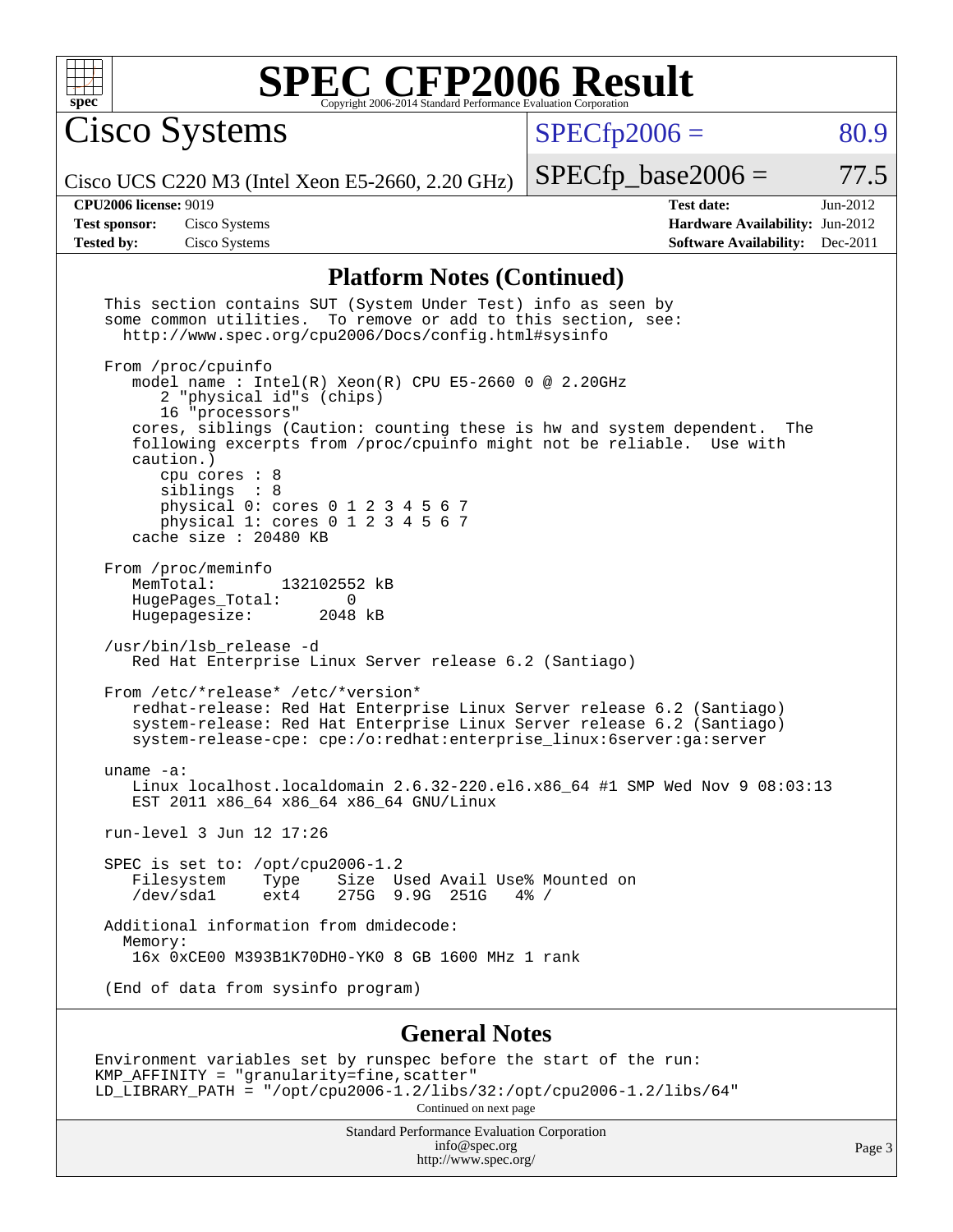

Cisco Systems

 $SPECTp2006 = 80.9$ 

Cisco UCS C220 M3 (Intel Xeon E5-2660, 2.20 GHz)

**[Tested by:](http://www.spec.org/auto/cpu2006/Docs/result-fields.html#Testedby)** Cisco Systems **[Software Availability:](http://www.spec.org/auto/cpu2006/Docs/result-fields.html#SoftwareAvailability)** Dec-2011

**[CPU2006 license:](http://www.spec.org/auto/cpu2006/Docs/result-fields.html#CPU2006license)** 9019 **[Test date:](http://www.spec.org/auto/cpu2006/Docs/result-fields.html#Testdate)** Jun-2012 **[Test sponsor:](http://www.spec.org/auto/cpu2006/Docs/result-fields.html#Testsponsor)** Cisco Systems **[Hardware Availability:](http://www.spec.org/auto/cpu2006/Docs/result-fields.html#HardwareAvailability)** Jun-2012

 $SPECfp\_base2006 = 77.5$ 

#### **[General Notes \(Continued\)](http://www.spec.org/auto/cpu2006/Docs/result-fields.html#GeneralNotes)**

OMP NUM THREADS = "16" Intel HT Technology = disable Binaries compiled on a system with 2 X Intel Xeon E5-2690 CPU + 128 GB memory using RHEL 6.2 Transparent Huge Pages enabled with: echo always > /sys/kernel/mm/redhat\_transparent\_hugepage/enabled Filesystem page cache cleared with: echo 1> /proc/sys/vm/drop\_caches

## **[Base Compiler Invocation](http://www.spec.org/auto/cpu2006/Docs/result-fields.html#BaseCompilerInvocation)**

[C benchmarks](http://www.spec.org/auto/cpu2006/Docs/result-fields.html#Cbenchmarks): [icc -m64](http://www.spec.org/cpu2006/results/res2012q3/cpu2006-20120613-22879.flags.html#user_CCbase_intel_icc_64bit_0b7121f5ab7cfabee23d88897260401c)

[C++ benchmarks:](http://www.spec.org/auto/cpu2006/Docs/result-fields.html#CXXbenchmarks) [icpc -m64](http://www.spec.org/cpu2006/results/res2012q3/cpu2006-20120613-22879.flags.html#user_CXXbase_intel_icpc_64bit_bedb90c1146cab66620883ef4f41a67e)

[Fortran benchmarks](http://www.spec.org/auto/cpu2006/Docs/result-fields.html#Fortranbenchmarks): [ifort -m64](http://www.spec.org/cpu2006/results/res2012q3/cpu2006-20120613-22879.flags.html#user_FCbase_intel_ifort_64bit_ee9d0fb25645d0210d97eb0527dcc06e)

[Benchmarks using both Fortran and C](http://www.spec.org/auto/cpu2006/Docs/result-fields.html#BenchmarksusingbothFortranandC): [icc -m64](http://www.spec.org/cpu2006/results/res2012q3/cpu2006-20120613-22879.flags.html#user_CC_FCbase_intel_icc_64bit_0b7121f5ab7cfabee23d88897260401c) [ifort -m64](http://www.spec.org/cpu2006/results/res2012q3/cpu2006-20120613-22879.flags.html#user_CC_FCbase_intel_ifort_64bit_ee9d0fb25645d0210d97eb0527dcc06e)

### **[Base Portability Flags](http://www.spec.org/auto/cpu2006/Docs/result-fields.html#BasePortabilityFlags)**

| 410.bwaves: -DSPEC CPU LP64<br>416.gamess: -DSPEC_CPU_LP64 |                                                                |
|------------------------------------------------------------|----------------------------------------------------------------|
| 433.milc: -DSPEC CPU LP64                                  |                                                                |
| 434.zeusmp: -DSPEC_CPU_LP64                                |                                                                |
| 435.gromacs: -DSPEC_CPU_LP64 -nofor_main                   |                                                                |
| 436.cactusADM: - DSPEC CPU LP64 - nofor main               |                                                                |
| 437.leslie3d: -DSPEC CPU LP64                              |                                                                |
| 444.namd: -DSPEC CPU LP64                                  |                                                                |
| 447.dealII: -DSPEC CPU LP64                                |                                                                |
| 450.soplex: -DSPEC_CPU_LP64                                |                                                                |
| 453.povray: -DSPEC_CPU_LP64                                |                                                                |
| 454.calculix: - DSPEC CPU LP64 - nofor main                |                                                                |
| 459. GemsFDTD: - DSPEC CPU LP64                            |                                                                |
| 465.tonto: - DSPEC CPU LP64                                |                                                                |
| 470.1bm: - DSPEC CPU LP64                                  |                                                                |
|                                                            | 481.wrf: -DSPEC_CPU_LP64 -DSPEC_CPU_CASE_FLAG -DSPEC_CPU_LINUX |
| 482.sphinx3: -DSPEC_CPU_LP64                               |                                                                |
|                                                            |                                                                |

### **[Base Optimization Flags](http://www.spec.org/auto/cpu2006/Docs/result-fields.html#BaseOptimizationFlags)**

[C benchmarks](http://www.spec.org/auto/cpu2006/Docs/result-fields.html#Cbenchmarks):

[-xAVX](http://www.spec.org/cpu2006/results/res2012q3/cpu2006-20120613-22879.flags.html#user_CCbase_f-xAVX) [-ipo](http://www.spec.org/cpu2006/results/res2012q3/cpu2006-20120613-22879.flags.html#user_CCbase_f-ipo) [-O3](http://www.spec.org/cpu2006/results/res2012q3/cpu2006-20120613-22879.flags.html#user_CCbase_f-O3) [-no-prec-div](http://www.spec.org/cpu2006/results/res2012q3/cpu2006-20120613-22879.flags.html#user_CCbase_f-no-prec-div) [-static](http://www.spec.org/cpu2006/results/res2012q3/cpu2006-20120613-22879.flags.html#user_CCbase_f-static) [-parallel](http://www.spec.org/cpu2006/results/res2012q3/cpu2006-20120613-22879.flags.html#user_CCbase_f-parallel) [-opt-prefetch](http://www.spec.org/cpu2006/results/res2012q3/cpu2006-20120613-22879.flags.html#user_CCbase_f-opt-prefetch) [-ansi-alias](http://www.spec.org/cpu2006/results/res2012q3/cpu2006-20120613-22879.flags.html#user_CCbase_f-ansi-alias)

Continued on next page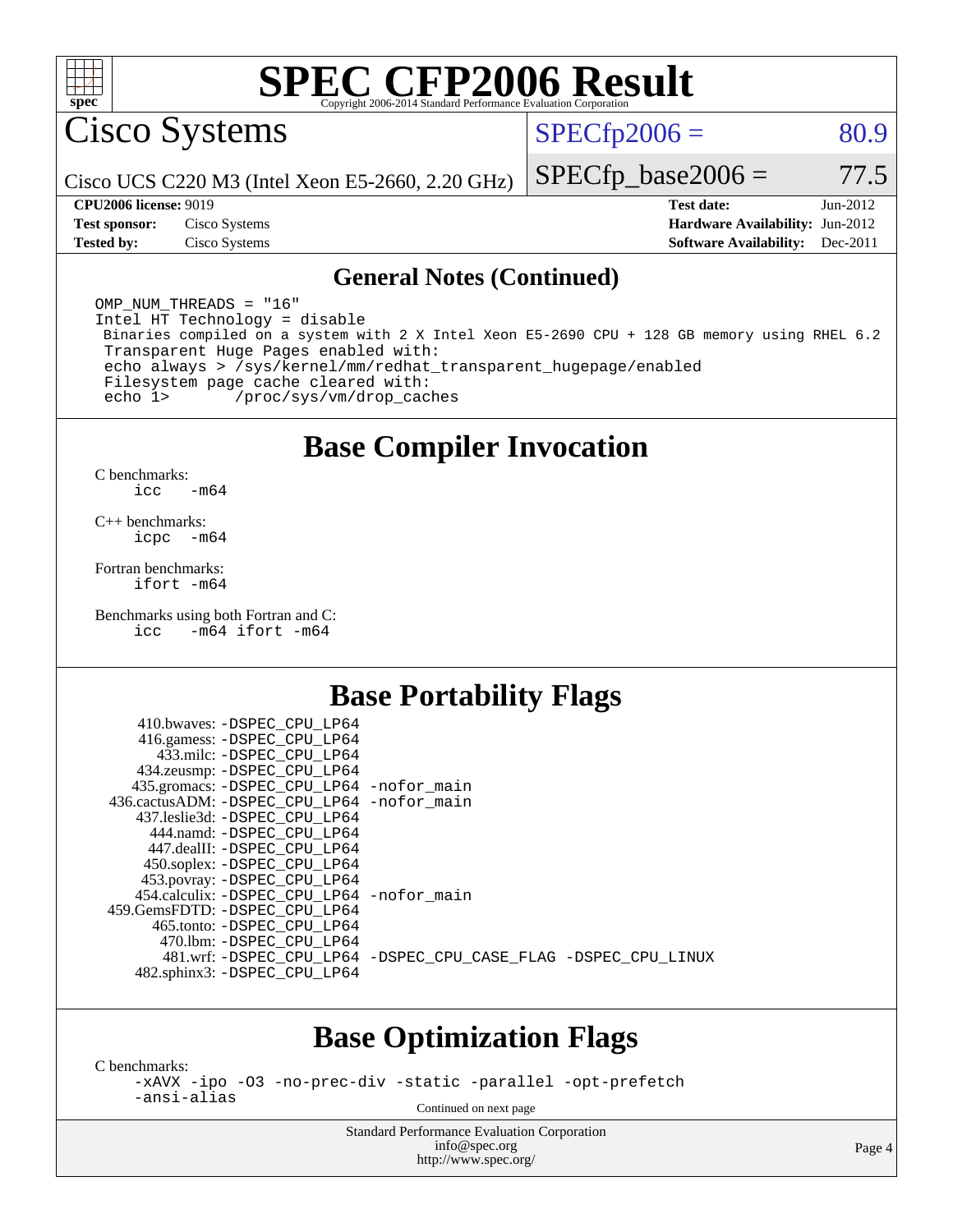

Cisco Systems

 $SPECTp2006 = 80.9$ 

Cisco UCS C220 M3 (Intel Xeon E5-2660, 2.20 GHz)

 $SPECfp\_base2006 = 77.5$ 

**[CPU2006 license:](http://www.spec.org/auto/cpu2006/Docs/result-fields.html#CPU2006license)** 9019 **[Test date:](http://www.spec.org/auto/cpu2006/Docs/result-fields.html#Testdate)** Jun-2012 **[Test sponsor:](http://www.spec.org/auto/cpu2006/Docs/result-fields.html#Testsponsor)** Cisco Systems **[Hardware Availability:](http://www.spec.org/auto/cpu2006/Docs/result-fields.html#HardwareAvailability)** Jun-2012 **[Tested by:](http://www.spec.org/auto/cpu2006/Docs/result-fields.html#Testedby)** Cisco Systems **[Software Availability:](http://www.spec.org/auto/cpu2006/Docs/result-fields.html#SoftwareAvailability)** Dec-2011

# **[Base Optimization Flags \(Continued\)](http://www.spec.org/auto/cpu2006/Docs/result-fields.html#BaseOptimizationFlags)**

[C++ benchmarks:](http://www.spec.org/auto/cpu2006/Docs/result-fields.html#CXXbenchmarks) [-xAVX](http://www.spec.org/cpu2006/results/res2012q3/cpu2006-20120613-22879.flags.html#user_CXXbase_f-xAVX) [-ipo](http://www.spec.org/cpu2006/results/res2012q3/cpu2006-20120613-22879.flags.html#user_CXXbase_f-ipo) [-O3](http://www.spec.org/cpu2006/results/res2012q3/cpu2006-20120613-22879.flags.html#user_CXXbase_f-O3) [-no-prec-div](http://www.spec.org/cpu2006/results/res2012q3/cpu2006-20120613-22879.flags.html#user_CXXbase_f-no-prec-div) [-static](http://www.spec.org/cpu2006/results/res2012q3/cpu2006-20120613-22879.flags.html#user_CXXbase_f-static) [-opt-prefetch](http://www.spec.org/cpu2006/results/res2012q3/cpu2006-20120613-22879.flags.html#user_CXXbase_f-opt-prefetch) [-ansi-alias](http://www.spec.org/cpu2006/results/res2012q3/cpu2006-20120613-22879.flags.html#user_CXXbase_f-ansi-alias) [Fortran benchmarks](http://www.spec.org/auto/cpu2006/Docs/result-fields.html#Fortranbenchmarks): [-xAVX](http://www.spec.org/cpu2006/results/res2012q3/cpu2006-20120613-22879.flags.html#user_FCbase_f-xAVX) [-ipo](http://www.spec.org/cpu2006/results/res2012q3/cpu2006-20120613-22879.flags.html#user_FCbase_f-ipo) [-O3](http://www.spec.org/cpu2006/results/res2012q3/cpu2006-20120613-22879.flags.html#user_FCbase_f-O3) [-no-prec-div](http://www.spec.org/cpu2006/results/res2012q3/cpu2006-20120613-22879.flags.html#user_FCbase_f-no-prec-div) [-static](http://www.spec.org/cpu2006/results/res2012q3/cpu2006-20120613-22879.flags.html#user_FCbase_f-static) [-parallel](http://www.spec.org/cpu2006/results/res2012q3/cpu2006-20120613-22879.flags.html#user_FCbase_f-parallel) [-opt-prefetch](http://www.spec.org/cpu2006/results/res2012q3/cpu2006-20120613-22879.flags.html#user_FCbase_f-opt-prefetch)

[Benchmarks using both Fortran and C](http://www.spec.org/auto/cpu2006/Docs/result-fields.html#BenchmarksusingbothFortranandC):

[-xAVX](http://www.spec.org/cpu2006/results/res2012q3/cpu2006-20120613-22879.flags.html#user_CC_FCbase_f-xAVX) [-ipo](http://www.spec.org/cpu2006/results/res2012q3/cpu2006-20120613-22879.flags.html#user_CC_FCbase_f-ipo) [-O3](http://www.spec.org/cpu2006/results/res2012q3/cpu2006-20120613-22879.flags.html#user_CC_FCbase_f-O3) [-no-prec-div](http://www.spec.org/cpu2006/results/res2012q3/cpu2006-20120613-22879.flags.html#user_CC_FCbase_f-no-prec-div) [-static](http://www.spec.org/cpu2006/results/res2012q3/cpu2006-20120613-22879.flags.html#user_CC_FCbase_f-static) [-parallel](http://www.spec.org/cpu2006/results/res2012q3/cpu2006-20120613-22879.flags.html#user_CC_FCbase_f-parallel) [-opt-prefetch](http://www.spec.org/cpu2006/results/res2012q3/cpu2006-20120613-22879.flags.html#user_CC_FCbase_f-opt-prefetch) [-ansi-alias](http://www.spec.org/cpu2006/results/res2012q3/cpu2006-20120613-22879.flags.html#user_CC_FCbase_f-ansi-alias)

## **[Peak Compiler Invocation](http://www.spec.org/auto/cpu2006/Docs/result-fields.html#PeakCompilerInvocation)**

[C benchmarks](http://www.spec.org/auto/cpu2006/Docs/result-fields.html#Cbenchmarks):  $\text{icc}$   $-\text{m64}$ 

[C++ benchmarks:](http://www.spec.org/auto/cpu2006/Docs/result-fields.html#CXXbenchmarks) [icpc -m64](http://www.spec.org/cpu2006/results/res2012q3/cpu2006-20120613-22879.flags.html#user_CXXpeak_intel_icpc_64bit_bedb90c1146cab66620883ef4f41a67e)

[Fortran benchmarks](http://www.spec.org/auto/cpu2006/Docs/result-fields.html#Fortranbenchmarks): [ifort -m64](http://www.spec.org/cpu2006/results/res2012q3/cpu2006-20120613-22879.flags.html#user_FCpeak_intel_ifort_64bit_ee9d0fb25645d0210d97eb0527dcc06e)

[Benchmarks using both Fortran and C](http://www.spec.org/auto/cpu2006/Docs/result-fields.html#BenchmarksusingbothFortranandC): [icc -m64](http://www.spec.org/cpu2006/results/res2012q3/cpu2006-20120613-22879.flags.html#user_CC_FCpeak_intel_icc_64bit_0b7121f5ab7cfabee23d88897260401c) [ifort -m64](http://www.spec.org/cpu2006/results/res2012q3/cpu2006-20120613-22879.flags.html#user_CC_FCpeak_intel_ifort_64bit_ee9d0fb25645d0210d97eb0527dcc06e)

# **[Peak Portability Flags](http://www.spec.org/auto/cpu2006/Docs/result-fields.html#PeakPortabilityFlags)**

Same as Base Portability Flags

# **[Peak Optimization Flags](http://www.spec.org/auto/cpu2006/Docs/result-fields.html#PeakOptimizationFlags)**

[C benchmarks](http://www.spec.org/auto/cpu2006/Docs/result-fields.html#Cbenchmarks):

 433.milc: [-xAVX](http://www.spec.org/cpu2006/results/res2012q3/cpu2006-20120613-22879.flags.html#user_peakPASS2_CFLAGSPASS2_LDFLAGS433_milc_f-xAVX)(pass 2) [-prof-gen](http://www.spec.org/cpu2006/results/res2012q3/cpu2006-20120613-22879.flags.html#user_peakPASS1_CFLAGSPASS1_LDFLAGS433_milc_prof_gen_e43856698f6ca7b7e442dfd80e94a8fc)(pass 1) [-ipo](http://www.spec.org/cpu2006/results/res2012q3/cpu2006-20120613-22879.flags.html#user_peakPASS2_CFLAGSPASS2_LDFLAGS433_milc_f-ipo)(pass 2) [-O3](http://www.spec.org/cpu2006/results/res2012q3/cpu2006-20120613-22879.flags.html#user_peakPASS2_CFLAGSPASS2_LDFLAGS433_milc_f-O3)(pass 2) [-no-prec-div](http://www.spec.org/cpu2006/results/res2012q3/cpu2006-20120613-22879.flags.html#user_peakPASS2_CFLAGSPASS2_LDFLAGS433_milc_f-no-prec-div)(pass 2) [-prof-use](http://www.spec.org/cpu2006/results/res2012q3/cpu2006-20120613-22879.flags.html#user_peakPASS2_CFLAGSPASS2_LDFLAGS433_milc_prof_use_bccf7792157ff70d64e32fe3e1250b55)(pass 2) [-static](http://www.spec.org/cpu2006/results/res2012q3/cpu2006-20120613-22879.flags.html#user_peakOPTIMIZE433_milc_f-static) [-auto-ilp32](http://www.spec.org/cpu2006/results/res2012q3/cpu2006-20120613-22879.flags.html#user_peakCOPTIMIZE433_milc_f-auto-ilp32) [-ansi-alias](http://www.spec.org/cpu2006/results/res2012q3/cpu2006-20120613-22879.flags.html#user_peakCOPTIMIZE433_milc_f-ansi-alias)

 $470.$ lbm: basepeak = yes

482.sphinx3: basepeak = yes

[C++ benchmarks:](http://www.spec.org/auto/cpu2006/Docs/result-fields.html#CXXbenchmarks)

Continued on next page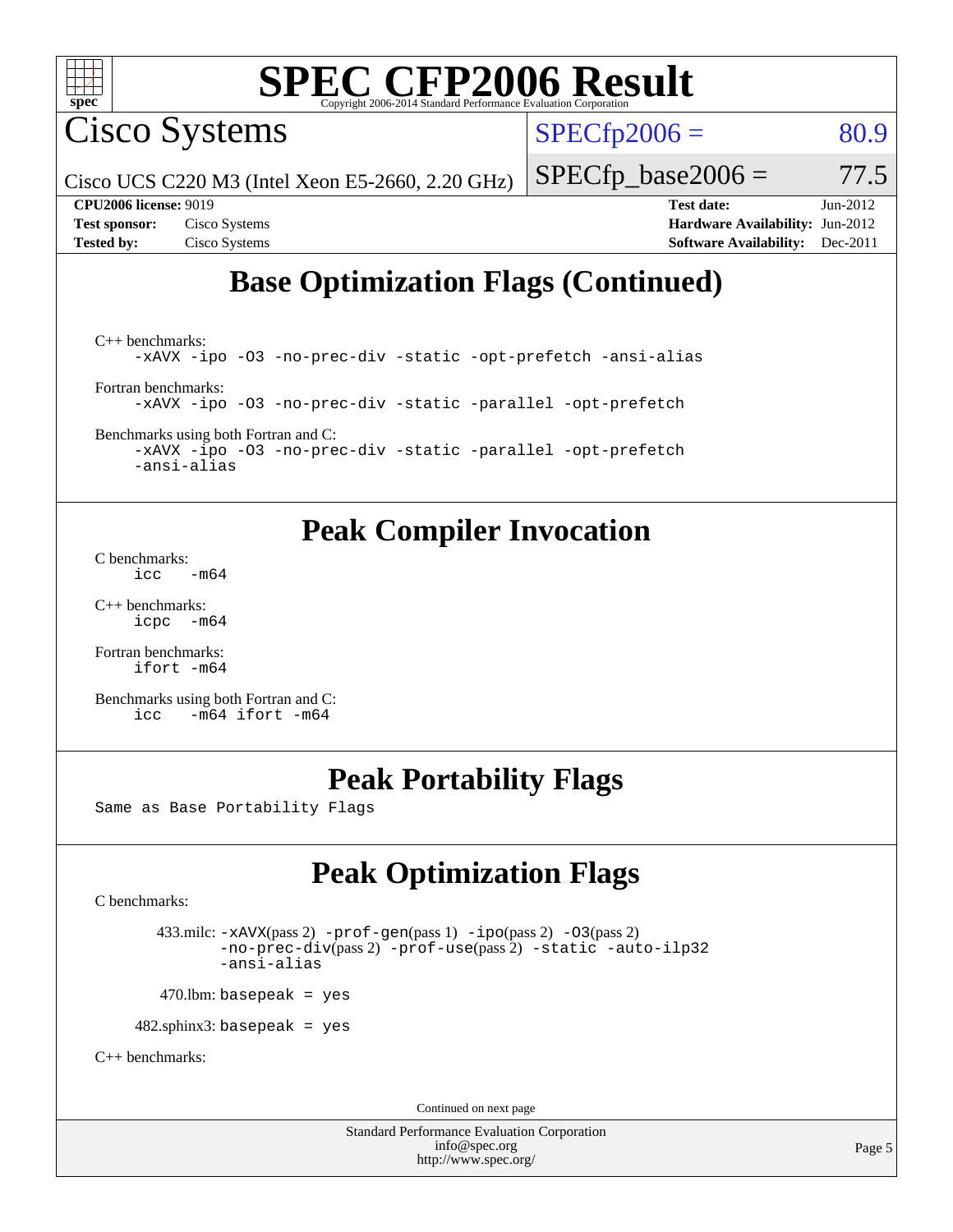

Cisco Systems

 $SPECTp2006 = 80.9$ 

Cisco UCS C220 M3 (Intel Xeon E5-2660, 2.20 GHz)

 $SPECTp\_base2006 = 77.5$ 

| <b>Test sponsor:</b> | Cisco Systems |
|----------------------|---------------|
| <b>Tested by:</b>    | Cisco Systems |

**[CPU2006 license:](http://www.spec.org/auto/cpu2006/Docs/result-fields.html#CPU2006license)** 9019 **[Test date:](http://www.spec.org/auto/cpu2006/Docs/result-fields.html#Testdate)** Jun-2012 **[Hardware Availability:](http://www.spec.org/auto/cpu2006/Docs/result-fields.html#HardwareAvailability)** Jun-2012 **[Software Availability:](http://www.spec.org/auto/cpu2006/Docs/result-fields.html#SoftwareAvailability)** Dec-2011

# **[Peak Optimization Flags \(Continued\)](http://www.spec.org/auto/cpu2006/Docs/result-fields.html#PeakOptimizationFlags)**

```
444.namd: -xAVX(pass 2) -prof-gen(pass 1) -ppo(pass 2) -03(pass 2)
                  -no-prec-div(pass 2) -prof-use(pass 2) -fno-alias
                  -auto-ilp32
         447.dealII: basepeak = yes
          450.soplex: basepeak = yes
         453.povray: -xAVX(pass 2) -prof-gen(pass 1) -ipo(pass 2) -O3(pass 2)
                  -no-prec-div(pass 2) -prof-use(pass 2) -unroll4 -ansi-alias
  Fortran benchmarks: 
         410.bwaves: -xAVX -ipo -O3 -no-prec-div -opt-prefetch -parallel
                  -static
         416.gamess: -xAVX(pass 2) -prof-gen(pass 1) -ipo(pass 2) -O3(pass 2)
                  -no-prec-div(pass 2) -prof-use(pass 2) -unroll2
                  -inline-level=0-scalar-rep--static
         434.zeusmp: basepeak = yes
         437.leslie3d: basepeak = yes
     459.GemsFDTD: -xAVX(pass 2) -prof-gen(pass 1) -ipo(pass 2) -O3(pass 2)
                  -no-prec-div(pass 2) -prof-use(pass 2) -unroll2
                  -inline-level=0 -opt-prefetch -parallel
           465.tonto: -xAVX(pass 2) -prof-gen(pass 1) -ipo(pass 2) -O3(pass 2)
                  -no-prec-div(pass 2) -prof-use(pass 2) -inline-calloc
                  -opt-malloc-options=3-auto-unroll4
   Benchmarks using both Fortran and C: 
        435.gromacs: basepeak = yes
    436.cactusADM:basepeak = yes 454.calculix: -xAVX -ipo -O3 -no-prec-div -auto-ilp32 -ansi-alias
            481.wrf: basepeak = yes
                        The flags files that were used to format this result can be browsed at
http://www.spec.org/cpu2006/flags/Intel-ic12.1-official-linux64.20120425.html
http://www.spec.org/cpu2006/flags/Cisco-Platform-Settings-V1.2.20130607.html
```
You can also download the XML flags sources by saving the following links: <http://www.spec.org/cpu2006/flags/Intel-ic12.1-official-linux64.20120425.xml> <http://www.spec.org/cpu2006/flags/Cisco-Platform-Settings-V1.2.20130607.xml>

| <b>Standard Performance Evaluation Corporation</b> |
|----------------------------------------------------|
| info@spec.org                                      |
| http://www.spec.org/                               |